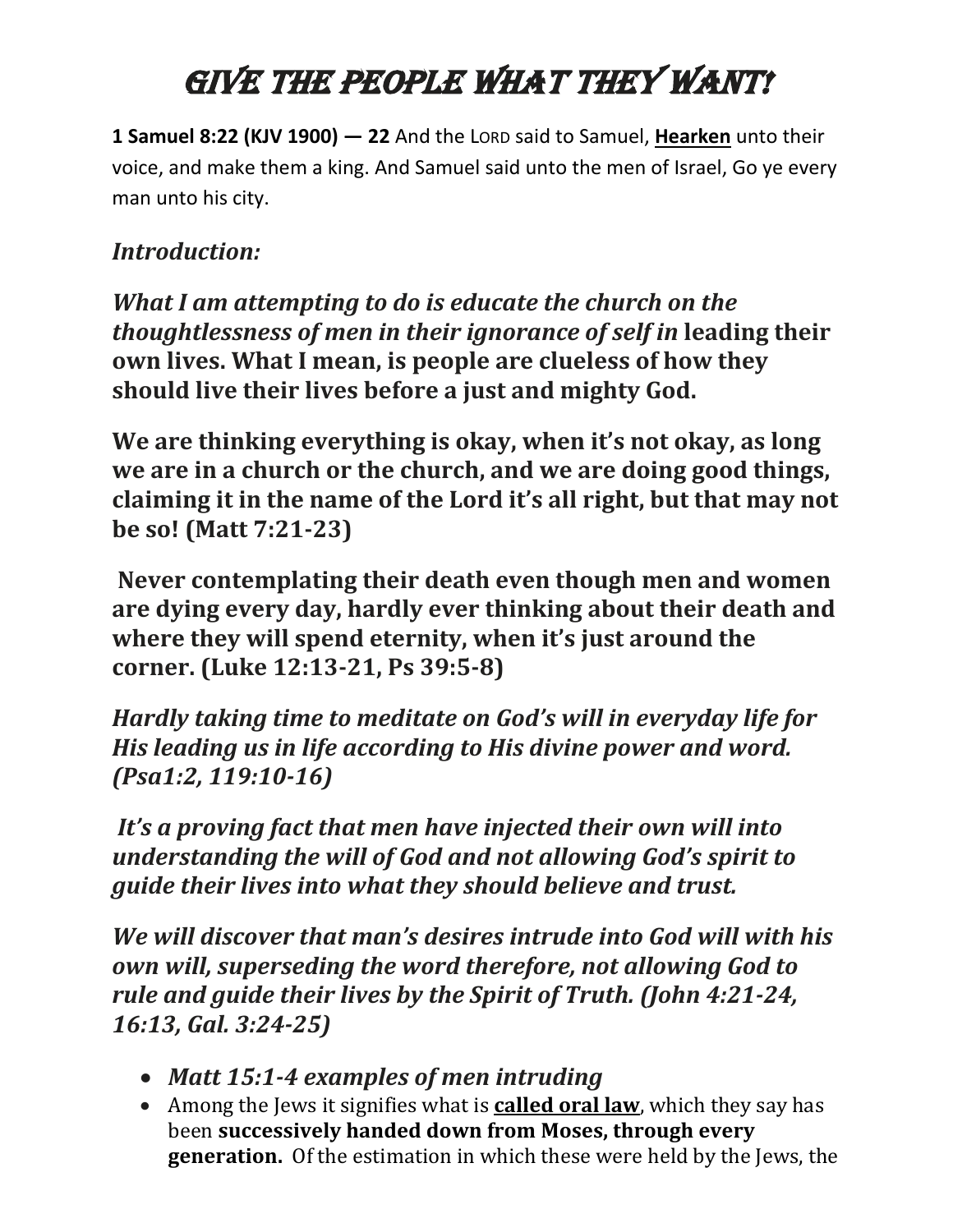following may serve as an example: "The words of the Scribes are lovely beyond the words of the law, for the words of the law are weighty and light, but the words of the Scribes are all weighty."

## *1. No matter what men say or do, let the Spirit of the word guide you. (John 16:13 Ps. 119:115 John 8:31-32)*

- *a. Samuel* He appointed his sons as lieutenants to superintend certain affairs in Beer-sheba, which he could not conveniently attend to himself. But they were never judges in the proper sense of the word; Samuel was the last judge in Israel, and he judged it to the day of his death. [1 Samuel 7:16.](qv://steplinkto4%209%207:16/)*,* 8:1-2
	- **What were the duties of Judges?**
	- **(Deut 1: 13-18, 16:18-20)**
	- **Hear** *the causes* **between brethren**,
	- **Judge righteously between** *every* **man and his brother, stranger**
	- **You shall not show respect to a persons in judgment**;
	- **You shall hear small as well as great;**
	- **Not be afraid of the men**;
	- **The judge** *is* **God**

**Deuteronomy 16:18-20 ( KJV ) <sup>18</sup>Judges and officers shalt thou make thee in all thy gates, which the LORD thy God giveth thee, throughout thy tribes: and they shall judge the people with just judgment. <sup>19</sup>Thou shalt not wrest judgment; thou shalt not respect persons**, **neither take a gift: for a gift doth blind the eyes of the wise**, and **pervert the words of the righteous. <sup>20</sup>That which is altogether just shalt thou follow, that thou mayest live, and inherit the land which the LORD thy God giveth thee**.

- *b.* **Actuation regarding Samuel's sons v:3**
	- **They walked not in Samuel's ways.**
	- **No reverence for God nor His righteousness.**
	- **They turned aside after Lucre. (money,** of getting money by hook or by crook **)**